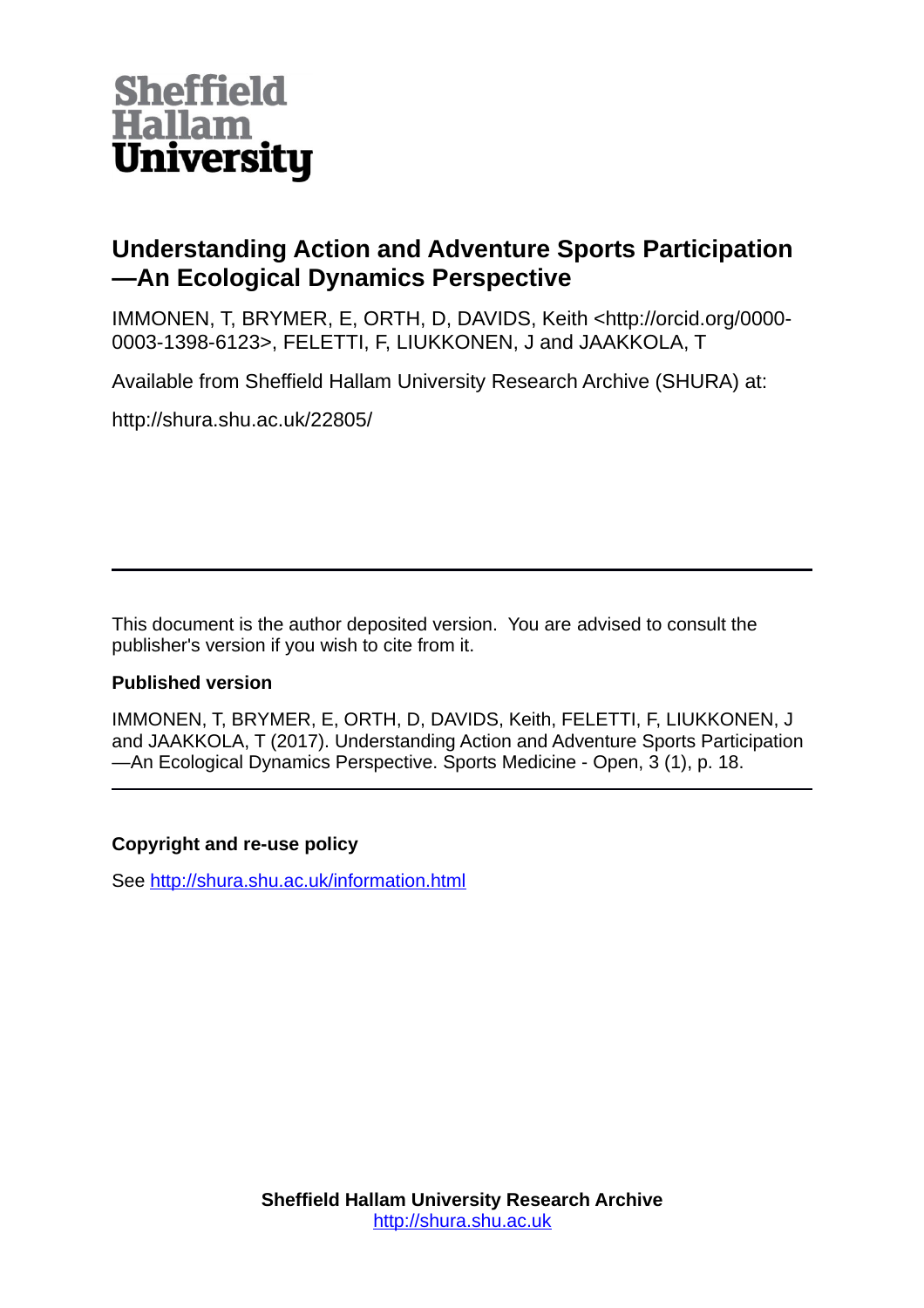## **CURRENT OPINION CURRENT OPINION**

CrossMark



Tuomas Immonen<sup>1[\\*](http://orcid.org/0000-0002-7743-8188)</sup> $\bm{\odot}$ , Eric Brymer<sup>2</sup>, Dominic Orth<sup>3</sup>, Keith Davids<sup>4</sup>, Francesco Feletti<sup>5,6</sup>, Jarmo Liukkonen<sup>7</sup> and Timo Jaakkola<sup>7</sup>

## Abstract

Previous research has considered action and adventure sports using a variety of associated terms and definitions which has led to confusing discourse and contradictory research findings. Traditional narratives have typically considered participation exclusively as the pastime of young people with abnormal characteristics or personalities having unhealthy and pathological tendencies to take risks because of the need for thrill, excitement or an adrenaline 'rush'. Conversely, recent research has linked even the most extreme forms of action and adventure sports to positive physical and psychological health and well-being outcomes. Here, we argue that traditional frameworks have led to definitions, which, as currently used by researchers, ignore key elements constituting the essential merit of these sports. In this paper, we suggest that this lack of conceptual clarity in understanding cognitions, perception and action in action and adventure sports requires a comprehensive explanatory framework, ecological dynamics which considers person-environment interactions from a multidisciplinary perspective. Action and adventure sports can be fundamentally conceptualized as activities which flourish through creative exploration of novel movement experiences, continuously expanding and evolving beyond predetermined environmental, physical, psychological or sociocultural boundaries. The outcome is the emergence of a rich variety of participation styles and philosophical differences within and across activities. The purpose of this paper is twofold: (a) to point out some limitations of existing research on action and adventure sports; (b) based on key ideas from emerging research and an ecological dynamics approach, to propose a holistic multidisciplinary model for defining and understanding action and adventure sports that may better guide future research and practical implications.

## Key Points

- Current frameworks and definitions in the study of action and adventure sports have led to unclear discourse and contradictory research findings.
- Ecological dynamics provides a holistic, multidisciplinary platform for comprehensive and nuanced understanding of action and adventure sports participation.
- More research should be directed towards understanding the relationship of sociocultural affordances and creative and innovative actions

Faculty of Sport and Health Sciences, University of Jyväskylä, Jyväskylä, Finland

of individuals and groups, expressed with various emerging participation styles and philosophies.

## Background

Participant rates in action and adventure sports (AAS) are on the rise, surpassing many traditional sports in popularity [\[1](#page-6-0), [2\]](#page-6-0). In this opinion piece, the term AAS refers to a variety of sports such as snowboarding, surfing, parkour, climbing and BASE jumping.

It could be argued that past research has tended to overemphasize a risk-taking perspective when discussing participation in AAS. This has imposed a superficial lens on participation, viewed as fundamentally influenced by processes underpinned by risk-taking, promoting a biased perspective where AAS are perceived as a context for taking socially unacceptable, pathological and



© The Author(s). 2017 Open Access This article is distributed under the terms of the Creative Commons Attribution 4.0 International License ([http://creativecommons.org/licenses/by/4.0/\)](http://creativecommons.org/licenses/by/4.0/), which permits unrestricted use, distribution, and reproduction in any medium, provided you give appropriate credit to the original author(s) and the source, provide a link to the Creative Commons license, and indicate if changes were made.

<sup>\*</sup> Correspondence: [tuomas.j.immonen@student.jyu.fi](mailto:tuomas.j.immonen@student.jyu.fi) <sup>1</sup>

Full list of author information is available at the end of the article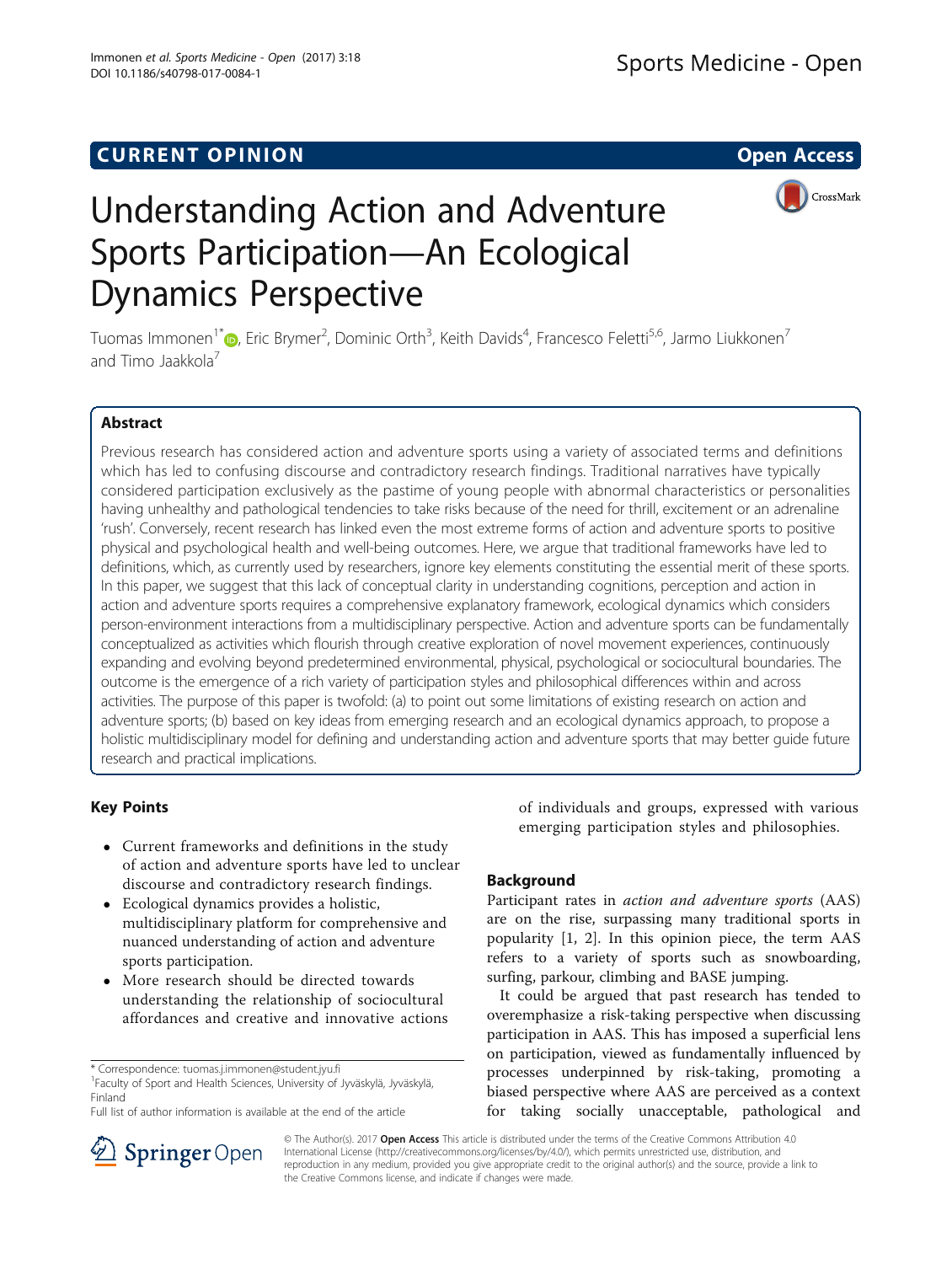unnecessary risks [\[3](#page-6-0)–[10](#page-6-0)]. To exemplify, classic theoretical approaches proposed to explain behavior in AAS include sensation seeking [\[11](#page-6-0), [12](#page-6-0)], edgework [\[13](#page-6-0), [14](#page-6-0)], type 'T' personality [[4\]](#page-6-0) and psychoanalysis [\[15](#page-6-0)]. The main narrative of these approaches is that personality traits and socialization processes predispose individuals to participate in risky or life-threatening activities [\[16\]](#page-6-0).

The overemphasized focus on risk has meant that other important aspects of participation have been widely overlooked [[17](#page-6-0)–[19\]](#page-6-0). The most significant limitation with 'risk-centric' approaches is that fundamentally, the activity may be defined as pathological and unhealthy. Most theoretical explanations assume that participation reflects a desire for thrills, excitement or adrenaline-seeking. However, emerging research indicates that these explanations are an oversimplification [[18, 20](#page-6-0), [21\]](#page-6-0) and do not reflect the lived experience of participants who refute the thrills and adrenaline notion and instead describe AAS participation as meaningful and life-enhancing [\[16, 18, 19](#page-6-0)]. In recent years, a growing body of literature supports the idea that participation can promote psychological and physical well-being and health [\[18, 21](#page-6-0)–[24](#page-6-0)] in a variety of ways. Research has recently linked even the most extreme forms of AAS to varied physical and psychological health and well-being outcomes. In summary, activities generally provide benefits, such as (1) opportunities to fulfill basic psychological needs of autonomy, competence and relatedness [\[16\]](#page-6-0), (2) opportunities to overcome challenge [[25](#page-6-0)], (3) opportunities to experience intense emotions [[26](#page-7-0)], (4) increased positive psychological outcomes such as resilience, self-efficacy and positive affect [\[21, 22,](#page-6-0) [27](#page-7-0)], (5) increased physical activity levels [\[16](#page-6-0), [28](#page-7-0)] and (6) feelings of connection to nature [[17](#page-6-0), [29, 30\]](#page-7-0). These benefits are often overlooked as modern societies are increasingly focused on providing 'safe' behavioural environments which reduce physical risks for members [\[16,](#page-6-0) [31](#page-7-0)].

One possible explanation for the discrepancies in popular imagination and theoretical explanations in research on AAS participation is that conceptual definitions for these activities remain unclear. Common terms include action sports [\[32, 33\]](#page-7-0), adventure sports [[25](#page-6-0), [34](#page-7-0), [35](#page-7-0)], extreme sports [[36](#page-7-0), [37\]](#page-7-0), lifestyle sports [\[38](#page-7-0)–[40](#page-7-0)], alternative sports [[41](#page-7-0), [42\]](#page-7-0) and (high) risk sports [[43](#page-7-0)–[46\]](#page-7-0). This is a key concern because the lack of widely shared definitions or classifications among researchers has led to confusing discourse and contradictory research findings.

Here, we summarize the lack of clarity of the past research into five main issues: (1) activities requiring high level of self-knowledge, personal skills, training, commitment, environmental knowledge and task knowledge, such as BASE jumping or big-mountain skiing, are assumed to be in the same category as activities that require no previous experience or knowledge of the activity or environment, such as commercial white-water

rafting or bungee jumping [\[39\]](#page-7-0). Findings from studies on motivations, for instance, in activities such as commercial rafting, may not generalize to understanding participation in activities such as BASE jumping. (2) Research has identified various motives for participation, such as connection with nature [[17](#page-6-0), [47\]](#page-7-0), relieving boredom [\[25\]](#page-6-0), pushing personal boundaries and overcoming fear [\[18](#page-6-0), [20](#page-6-0)], social relationships [\[25](#page-6-0)], pleasurable kinesthetic bodily sensations [[47\]](#page-7-0), control, mastery and skill [\[20](#page-6-0)] and goal achievement [\[19](#page-6-0)]. These findings indicate that the spectrum of motives is wide and dependent on the form of activity. (3) Sports differ in terms of activity duration and intensity leading to different interaction effects on behaviour. For example, a mountaineering trip might take weeks, exposing the individual to prolonged periods of environmental uncertainty, whereas other sports, such as BASE jumping, might only take seconds. (4) Another finding, questioning the idea that AAS are synonymous with youth sports or sub-cultures, is that participants represent a broad demographic, including males and females of various age ranges and education and income levels [[48](#page-7-0)]. (5) Also, each sport has its own unique history and development patterns [[39\]](#page-7-0). Many are still evolving and fragmenting. For example, snowboarding can take place in urban environments, formerly the home of skateboarding. At the same time, boundaries between sports are becoming more dynamic, for example with snowboarding also being undertaken at high altitude where conventional snowboarding skills are combined with mountaineering techniques. One potential pitfall in categorizing a specific sport, or a group of sports as a single entity (i.e. as 'extreme'), could be that distinguishing characteristics of different participation styles and the role of the interactions between individual characteristics of participants and varying performance environments are overlooked.

The term 'sport' is often viewed as synonymous with structured competition. However, from an etymological perspective, the English word 'sport', derived from old French word 'desport', originally refers to a 'pastime' [[49\]](#page-7-0). Also, for example the Finnish equivalent 'urheilu' is derived from 'urhea', referring to the adjectives 'brave' or 'valiant' and can be defined as an activity to maintain physical fitness, recreation or as a competition according to specific rules [\[50](#page-7-0)]. Here, we adopt the broad definition including the dimensions of self-development and recreation. Specifically, sports are considered to be multi-faceted, boundary-crossing activities [\[51\]](#page-7-0), which do not necessarily involve structured competitive activity, regulated performance environments, rules or institutions.

Understanding these nuances in definition is crucial for recognizing how a variety of sociocultural values have constrained emerging participation styles. Consequently, it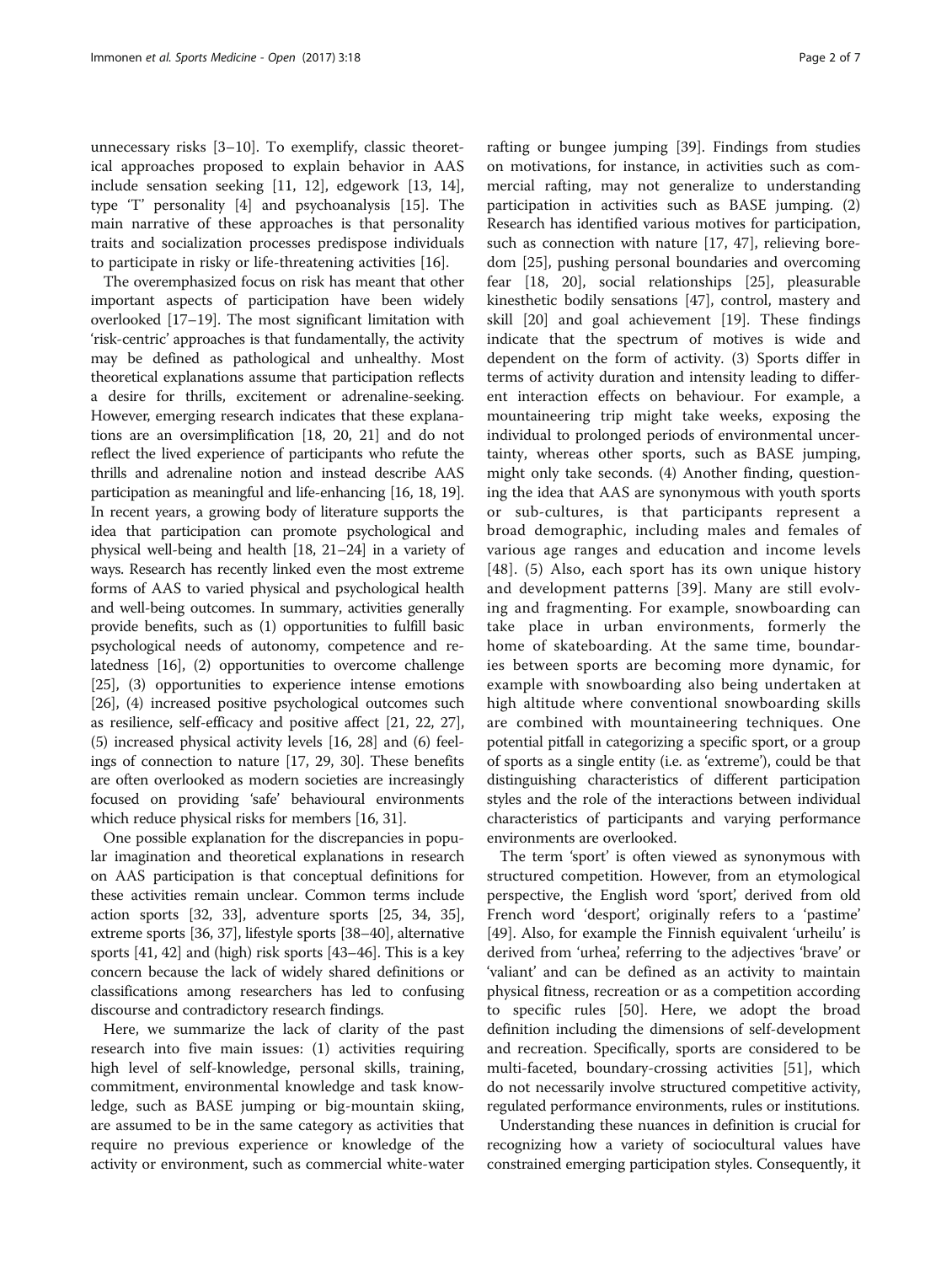is imperative that we develop a clear understanding of what exactly constitutes an AAS. The confusion in current discourse indicates an evident need for a more nuanced, holistic and multidisciplinary approach to the study of AAS [[34](#page-7-0)]. Thus, AAS should be understood through emphasizing a different level of analysis to traditional perspectives.

In this paper, we argue that a more comprehensive understanding of AAS participation can be achieved through the ecological dynamics (ED) framework. This framework promotes an understanding, over relevant timescales (such as performance and learning), of how irregular and unpredictable constraints in AAS influence the emergent dynamics of continuous, dynamical relationships evolving between an individual and her/his environment [\[34](#page-7-0), [52](#page-7-0)]. The cornerstones of ED are that (a) movement behaviors are examined and understood at the performer-environment scale of analysis; (b) perception of information provides opportunities for action (i.e., affordances) and is the basis of how behaviours are regulated at an individual level; and (3) performance behaviours are self-organized over time under interacting constraints [\[34](#page-7-0), [52, 53](#page-7-0)]. We discuss how these performance characteristics compose a wide variety of participation styles, shaped by key constraints which effectively support the innovative actions of participants and are linked to individuals' cognitions, actions and perceptions of diverse physical and sociocultural performance environments [\[34, 52\]](#page-7-0).

## **Discussion**

## How the Ecological Dynamics Framework can Address Emergent Characteristics of Participation in AAS

At a fundamental level, a common feature in AAS is that they are highly dependent on demands that emerge as the participant engages with the environment, when factors external to a performer play a major role on emergent behaviours [[17](#page-6-0), [29, 32\]](#page-7-0). In addition, there is a tendency for AAS to be continuously adapted across different activity boundaries. An advantage of adopting an emergent perspective (ED) in defining sports is that it easily captures the constant evolution of new techniques, variations in participation styles and philosophies and the continuous striving for dynamic creativity and innovation. For example, institutionalization and professionalization of AAS has led to a shift in emphasis in how these sports are occasionally perceived, transitioning from 'youth subculture' to 'competitive achievement' sports now included in traditional organized events such as the Olympic Games [[30](#page-7-0), [53](#page-7-0)]. Also, activities characterized as selfdirected and conducted in nature are increasingly being repackaged as more structured, formalized, indoor leisure experiences [\[30\]](#page-7-0). The desired, independent experience and relatively unpredictable outcome is paradoxically being sold as a predictable, managed commodity [\[54\]](#page-7-0). To clarify, we propose AAS to be clearly understood as sports which do not necessarily involve a strictly defined competitive structure, regulated by institutions. They are, however, differentiated from commodities in that participation requires specific skills, which are dynamic in form and continuously subject to constraints of innovation, refinement and creativity by participants. Thus, their very essence is predicated on continuous evolution and development in previously unseen ways and environments, when 'established' movement patterns are constantly complemented with emerging, novel techniques and creative styles of action [[34](#page-7-0), [52\]](#page-7-0). This striving clearly requires the continuous and intertwined relationship between cognition, perception and action [[55](#page-7-0), [56\]](#page-7-0).

#### Constraints on AAS Participation

Key constraints [\[54](#page-7-0)] (Fig. [1](#page-4-0)) that shape individuals' cognitions, actions and decision-making processes have been well examined in traditional sports such as soccer, basketball and cricket [[55](#page-7-0)–[57](#page-7-0)].

Individual constraints include structural (e.g. height, weight, body shape, technical abilities, connectivity of synapses in the brain) and psychological (e.g. motivations, emotions, cognitions) characteristics of an athlete [\[34, 53](#page-7-0), [57](#page-7-0)]. Recent studies on AAS have indicated that psychological factors such as fear, anxiety, beliefs and motivation have significant roles during participation and considerable effect on how the environment is perceived by individuals [[21,](#page-6-0) [58](#page-7-0), [59](#page-7-0)]. For example, experiencing varying intensities of fear can trigger panic and impair performance, but it can also be seen as a crucial component of effective performance and positive and potentially life-changing experiences [\[60](#page-7-0)].

Task constraints in traditional sports include specific rules, task goals and instructional constraints [[34\]](#page-7-0). AAS are not primarily controlled in the same way as mainstream sports by organizational frameworks, regulated competitive structures or strictly governed rules [\[34](#page-7-0), [61](#page-7-0)]. They, therefore, differ from many sports in that they are not usually characterized by the traditional concept of rule-based task constraints.

Environmental constraints are physical (e.g. weather, gravity, ambient light) or sociocultural (e.g. values, family support, cultural norms) [\[34](#page-7-0)]. Juxtaposed to purely competitive sports, AAS offer a possibility for mastery and perfection in relation to challenging environments [[25](#page-6-0), [34, 35](#page-7-0)]. Unpredictable constraints vary in relation to performances taking place on land, on air, on water, either afloat or submerged, and can be natural (e.g. alpine terrains), partially artificial (e.g. shoveled 'backcountry kickers' in snowboarding) or entirely artificial (e.g. skateboard parks). In addition to gravity-driven (e.g. BASE jumping) and human-propelled (e.g. parkour,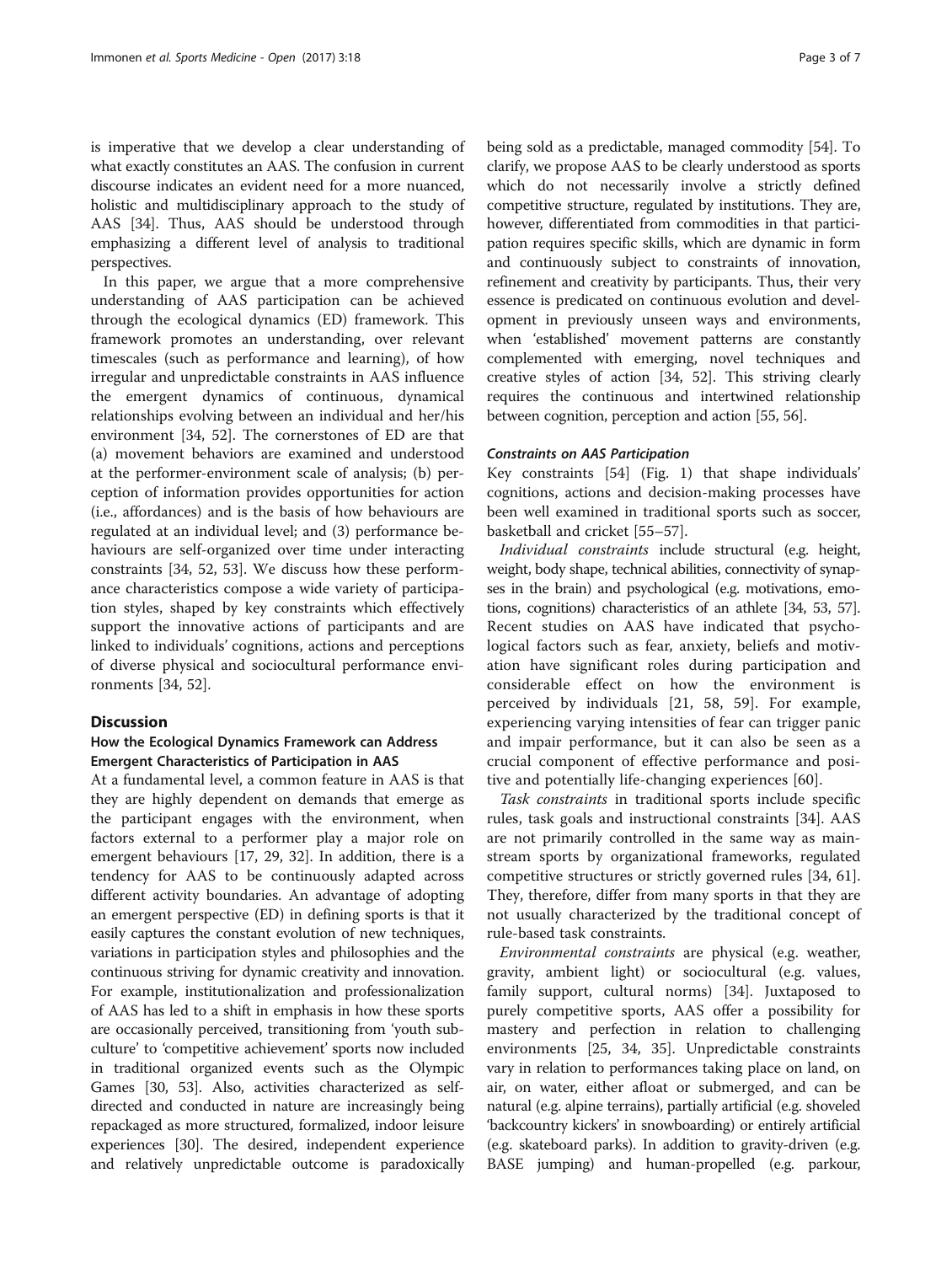<span id="page-4-0"></span>

climbing) forms of movement, the dominant source of energy for action can be exploited in natural phenomena such as an ocean swell in surfing or a thermal updraft in BASE jumping (Fig. 1).

### AAS as a 'Form of Life'

Affordances refer to aspects of the environment perceived on the basis of what they offer, invite or demand in terms of action [\[62](#page-7-0)]. Different surfaces, substances, objects or other individuals in the environment can afford different actions from different people in relation to individual constraints [[53, 62](#page-7-0)]. Effectivities are complementary capabilities of an individual that can realize affordances in coherent forms of behaviour [[63, 64\]](#page-7-0). For example, skateboarders might seek handrails in urban environments as an affordance to creatively perform, normally perceived to support locomotion by other individuals, and a skilled skateboarder might approach the same handrail with different set of 'tricks' compared to novice.

Wittgenstein's [\[65, 66](#page-7-0)] concept of the 'form of life' implies how sociocultural practices of humans can constrain the emergence of specific behavioral patterns [[63, 67\]](#page-7-0), emphasizing that effectivities are not merely relative to particular individuals actually perceiving or detecting affordances but also have an existence relative to the skills available in practice, or to the abilities available in a form of life as a whole [[67\]](#page-7-0). For example, the same beach and wave conditions can afford many surfing styles: 'classic' walking maneuvers on a longboard or more radical direction changes on a high-performance shortboard. Therefore, what is common to participants in particular activities, e.g. for surfers, might not only be the ocean as a material environment or the variety of waves as affordances but also the being of individuals embedded in human sociocultural practices, i.e. sharing stable ways of doing things and interpreting actions and living with others [[67\]](#page-7-0). In the case of humans (or surfers in particular), these regular patterns, being manifested in sociocultural practices, can be exemplified by the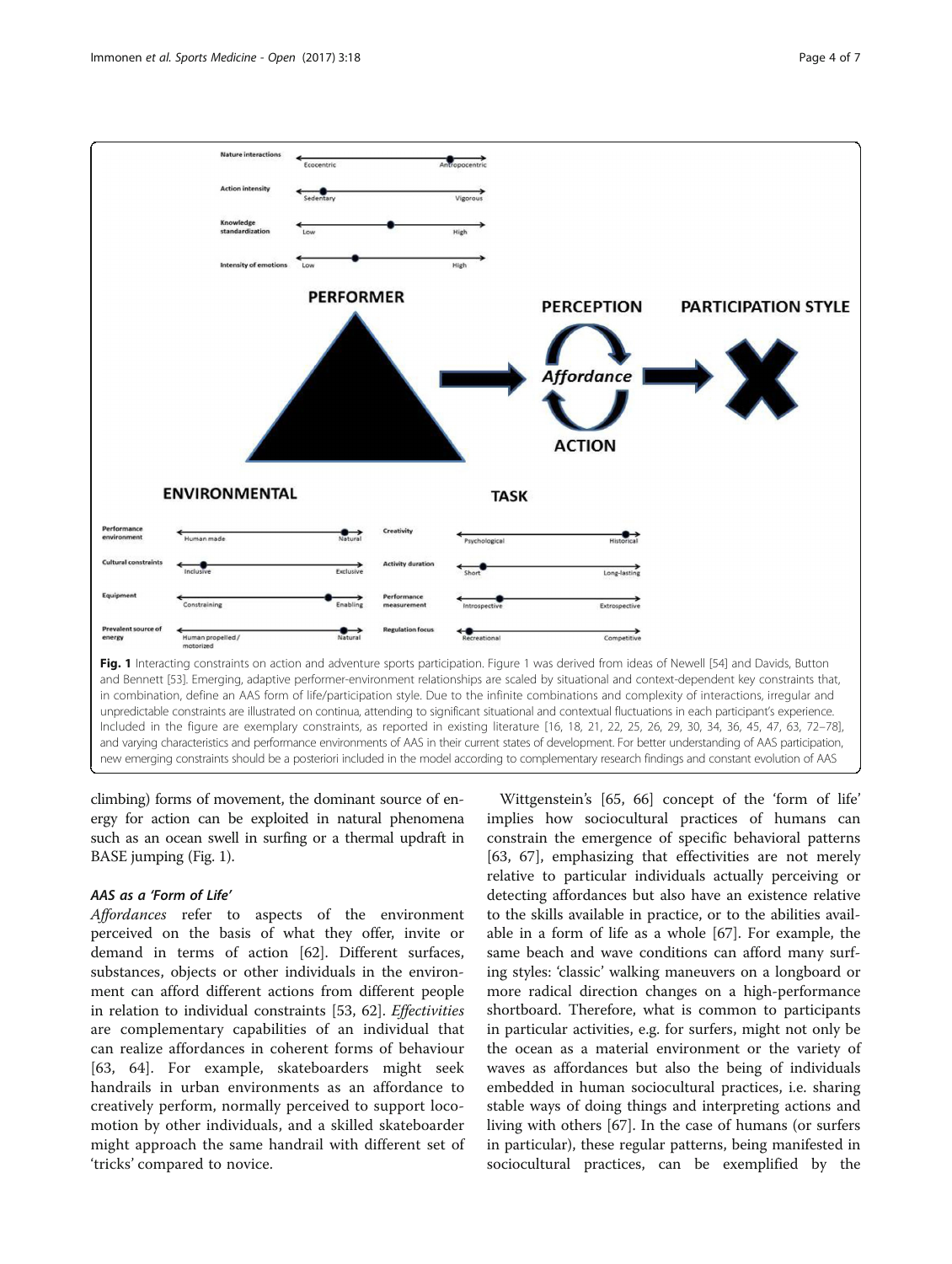emergence of multitude of participation styles and philosophies in AAS, i.e. varying styles of surfing and related lifestyles or different 'forms of life' in interacting with specific environmental conditions of the ocean, constrained by winds, surf, currents and proximity of other surfers.

Thus, a niche is a set of affordances which offers an individual a specific way of life [\[62](#page-7-0)]. An important notion when considering how distinguishable niches or disciplines are being evolved is that stable ways of doing things might surpass the boundaries of tool-related constraints. For example, the 'ecological niche of free riders' (big-mountain skiers and snowboarders) might have more in common in terms of effectivities that shape participation and experiences than effectivities common for big-mountain and freestyle snowboarders (two groups of snowboarders representing different forms of life). Therefore, ignoring sociocultural constraints when defining sports fails to capture the depth and nuances through which participation of individuals or groups in sports can be described.

When varying sociocultural practices evolve in similar environments, participants can acquire abilities that flourish in different practices from one's own [[67\]](#page-7-0). New possibilities for action can emerge for individuals in a material environment, simultaneously transcending the 'sport' itself. This idea exemplifies one potential constraint: interacting individual and social factors which can lead to the emergence of novel forms of movement such as ski-mountaineering or tow-in surfing, examples of humans making new combinations by exploring different fields in the rich landscape of affordances that the environment already offers. The important point here is that these innovations are an inherent aspect of AAS which has been completely ignored in previous research. They are predicated on the perception and exploitation of affordances which depend on effectivities, individually perceived by innovating athletes. Further, the development of new inventions, such as equipment (e.g. wingsuits) or built environments (e.g. cable wakeboarding parks, parkour facilities), extends the opportunities for exploiting rich possibilities for action available in a form of life, unveiling creative behaviours and forming previously unseen niches.

### Skill Acquisition and Creativity in AAS

Although some attempts have been made, skilled performance in AAS should not be evaluated comprehensively by traditional quantitative measurements (e.g. measuring time, distance or score) or in comparison to other participants as in many traditional sports. In AAS particularly, aesthetic aspects such as personality of 'style' (i.e. how it looks and meets task goals) and creativity (i.e. innovation, novelty, originality) play a major role in how performances are judged [[61, 68](#page-7-0), [69](#page-7-0)] and further promoted [[70](#page-7-0)] in an AAS form of life [[61, 68](#page-7-0), [69\]](#page-7-0). Here, we argue that this visual judgment, dependent on the perspective of other participants, represents a unique social constraint, interacting with each individual's physical and psychosocial experiences (i.e. how it feels) [[17](#page-6-0), [47, 70\]](#page-7-0). In AAS, the functionality of skill (i.e. how effectively task goals are achieved) partially depends on subtle interactions of task and personal constraints such as originality, collective agreement and interpretation. Thus, an important task constraint to address is the value placed on creativity and innovation of actions expressed during performance or in terms of the contexts within which performance takes place. These notions further emphasize the need for a multidisciplinary approach and careful evaluation of research methods to understand these emerging characteristics shaping participation in AAS.

Central to any AAS is the innovative and creative behaviours of individuals or groups that compose a form of life. Sociocultural tendencies within forms of life, or 'the field of promoted actions' [[70](#page-7-0)], can significantly constrain the behaviours of individuals, or reinforce established ones. However, particular social agreement among participants might, for example, invite them to act functionally, by challenging rules and norms. Therefore, development of expertise requires that a participant is not only well aware of underpinning sociocultural constraints or functionality of practice (i.e. usefulness, effectiveness, appropriateness or adequacy) but also knows how to diverge from them with novelty (i.e. originality). Functional skill (engaging with affordances to achieve goal-directed outcomes) might consequently consist of understanding and balancing actions relative to sociocultural influences that can be in conflict with personal style and tendencies. Performance is not predicated only on participation purely as subordinate to social norms but also on tendencies to imagine, innovate and explore action possibilities outside of (affordances available to) a particular niche. The culture of innovation in many AAS forms of life would suggest that behaviours supporting the capacity to explore new environments (e.g. urban skiing) and creative movement solutions (e.g. 'tricks' in skateboarding) are particularly functional to participants. Thus, in the case of AAS, creativity can be defined as 'the process of perceiving, exploiting, and 'generating' novel affordances during socially and materially situated activities' [\[71](#page-7-0)]. One practical implication of this idea is that (with solid understanding of sociocultural affordances) constraints in learning contexts should be designed to support continuous functional exploration of performers [[52\]](#page-7-0).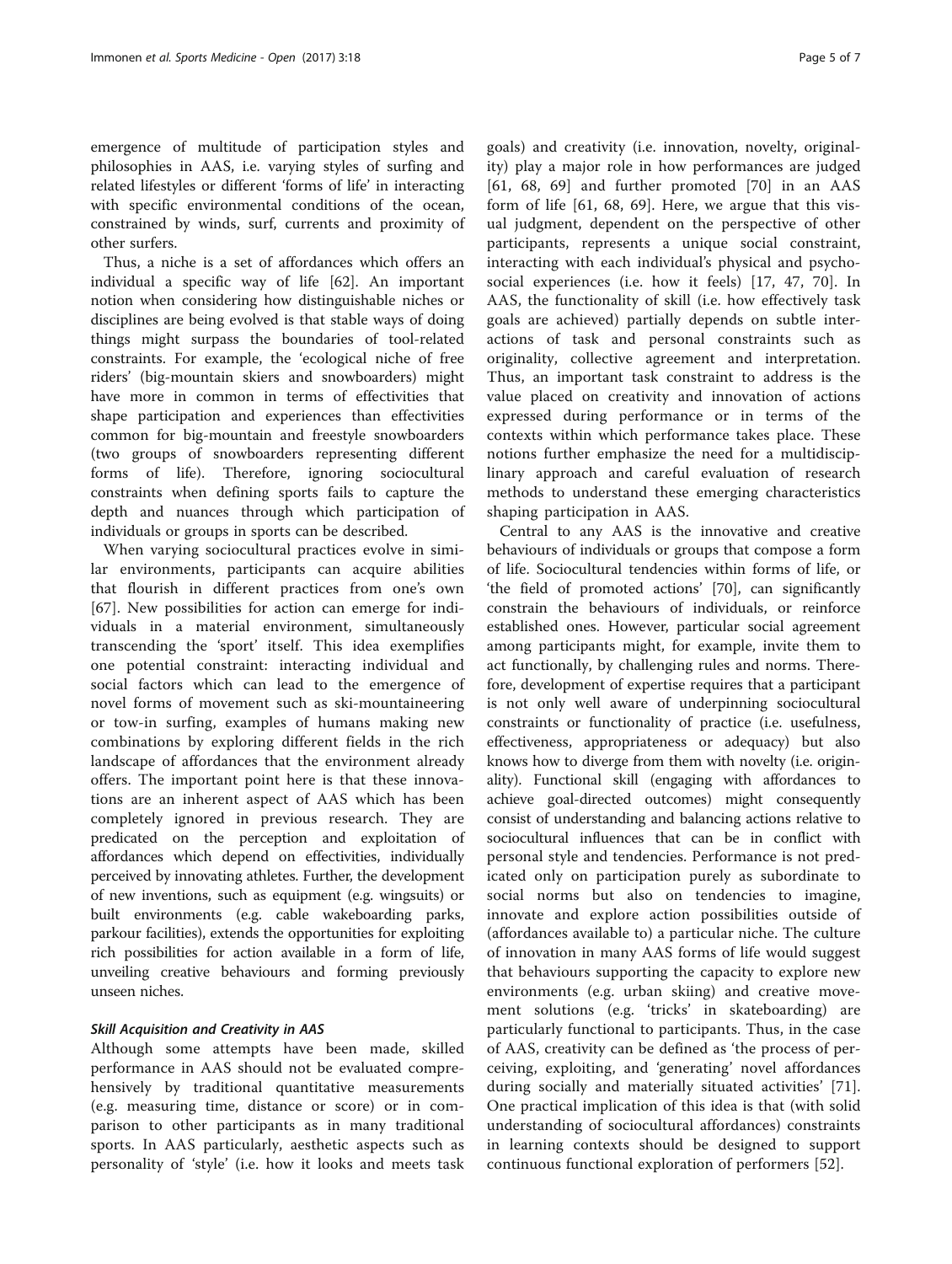### <span id="page-6-0"></span>**Conclusions**

The ecological dynamics framework provides a rich multidisciplinary platform for comprehensive and nuanced understanding of participation and creative actions of AAS participants, which emerge in all kinds of imaginable and ever-changing environments. Instead of trying to determine the 'traditional ethos' of each sport or categorizing (sub)disciplines, we have argued that deeper understanding can be gained by considering participation as emergent and acknowledging that performer-environment relationships are shaped by dynamic interacting constraints that distinguish a niche, or a form of life in AAS.

Thus, researchers and practitioners should refine a nuanced understanding and consider a sociocultural focus on affordances to appraise these characteristics and constraints within and across AAS. This is important when choosing research methods or pedagogical approaches or when designing learning environments. A fundamental consideration in the study of AAS is that rather than being predetermined, affordances emerge from a dynamic form of life in a sociocultural context. Practical examples of the historical development patterns of many AAS suggest that it would be most useful for future research to clarify the exploration of affordances outside of particular ecological niches or 'discipline-typical' environments (physical and sociocultural). In terms of originality, more attention is needed to understand possibilities potentially provided by interactions between activity categories or 'human' and 'non-human' interactions, including becoming attuned to affordances via new technologies and emerging online performance demonstration sub-arenas in social media. To better understand the link between affordances and creativity in any AAS, more empirical research needs to be conducted from an ecological, multidisciplinary perspective and directed towards the use of introspective and qualitative methods.

#### Funding

No sources of funding were used to assist in the process of writing this article.

#### Authors' Contributions

TI conceived and planned the work that led to the manuscript or acquisition, drafting and critical revision of the manuscript for important intellectual content and approval of the final submitted version of the manuscript. EB, DO, KD, FF, JL and TJ conceived and planned the work that led to the manuscript or acquisition, critical revision of the manuscript for important intellectual content and approval of the final submitted version of the manuscript. All authors read and approved the final manuscript.

#### Competing Interests

Tuomas Immonen, Eric Brymer, Dominic Orth, Keith Davids, Francesco Feletti, Jarmo Liukkonen and Timo Jaakkola declare that they have no conflicts of interest relevant to the content of this article.

#### Publisher's Note

Springer Nature remains neutral with regard to jurisdictional claims in published maps and institutional affiliations.

#### Author details

1 Faculty of Sport and Health Sciences, University of Jyväskylä, Jyväskylä, Finland. <sup>2</sup>Institute of Sport, Physical Activity and Leisure, Leeds Beckett University, Leeds, UK. <sup>3</sup>Faculty of Behavioral and Movement Sciences, MOVE Research Institute, Vrije Universiteit, Amsterdam, The Netherlands. <sup>4</sup>Centre for Sports Engineering Research, Sheffield Hallam University, Sheffield, UK. <sup>5</sup>S.Maria delle Croci Hospital Ravenna, Ravenna, Italy. <sup>6</sup>Department of Electronics Information and Bioengineering, Politecnico di Milano University Milan, Milan, Italy. <sup>7</sup>Faculty of Sport and Health Sciences, University of Jyväskylä, Jyväskylä, Finland.

#### Received: 17 December 2016 Accepted: 12 April 2017 Published online: 26 April 2017

#### References

- 1. Thorpe H, Wheaton B. 'Generation X Games', action sports and the olympic movement: understanding the cultural politics of incorporation. Sociology. 2011;45(5):830–47.
- 2. Pain MT, Pain MA. Essay: risk taking in sport. Lancet. 2005;366:S33–4.
- 3. Monasterio E. The risks of adventure sports/people. Alpinist. 2007;19:7.
- 4. Self DR, De Vries HE, Findley CS, Reilly E. Thrill seeking: the type T personality and extreme sports. Int J Sport Manag Mark. 2006;2(1–2):175–90.
- 5. Olivier S. Moral dilemmas of participation in dangerous leisure activities. Leis Stud. 2006;25(1):95–109.
- 6. Fave AD, Bassi M, Massimini F. Quality of experience and risk perception in high-altitude rock climbing. J Appl Sport Psychol. 2003;15(1):82–98.
- 7. Simon J. Taking risks: extreme sports and the embrace of risk in advanced liberal societies. Embracing risk: the changing culture of insurance and responsibility. Chicago: University of Chicago Press; 2002. p. 177–208.
- 8. Pizam A, Reichel A, Uriely N. Sensation seeking and tourist behavior. J Hosp Leis Mark. 2001;9(3–4):17–33.
- 9. Le Breton D. Playing symbolically with death in extreme sports. Body Soc. 2000;6(1):1–11.
- 10. Rinehart R. Emerging arriving sport: alternatives to formal sports. Handbook of sports studies. London: Sage; 2000:504–20.
- 11. Breivik G. Personality, sensation seeking and risk taking among Everest climbers. Int J Sport Psychol. 1996;27(3):308–20.
- 12. Rossi B, Cereatti L. The sensation seeking in mountain athletes as assessed by Zuckerman's Sensation Seeking Scale. Int J Sport Psychol. 1993;24:417–31.
- 13. Laurendeau J. "He didn't go in doing a skydive": sustaining the illusion of control in an edgework activity. Sociol Perspect. 2006;49(4):583–605.
- 14. Laurendeau J. "Gendered risk regimes": a theoretical consideration of edgework and gender. Sociol Sport J. 2008;25(3):293–309.
- 15. Hunt JC. Diving the wreck: risk and injury in sport scuba diving. Psychoanal Q. 1996;65(3):591–622.
- 16. Clough P, Mackenzie SH, Mallabon L, Brymer E. Adventurous physical activity environments: a mainstream intervention for mental health. Sports Med. 2016;46(7):963–8. 1–6.
- 17. Brymer E, Downey G, Gray T. Extreme sports as a precursor to environmental sustainability. J Sport Tour. 2009;14(2–3):193–204.
- 18. Brymer E, Oades LG. Extreme sports: a positive transformation in courage and humility. J Humanist Psychol. 2008;49(1):114–26.
- 19. Willig C. A phenomenological investigation of the experience of taking part in 'Extreme Sports'. J Health Psychol. 2008;13(5):690–702.
- 20. Allman TL, Mittelstaedt RD, Martin B, Goldenberg M. Exploring the motivations of BASE jumpers: extreme sport enthusiasts. J Sport Tour. 2009; 14(4):229–47.
- 21. Brymer E, Schweitzer R. The search for freedom in extreme sports: a phenomenological exploration. Psychol Sport Exerc. 2013;14(6):865–73.
- 22. Brymer E, Gray T. Dancing with nature: rhythm and harmony in extreme sport participation. J Adv Educ Outdoor Learn. 2009;9(2):135–49.
- 23. Brymer E. The role of Extreme Sports in lifestyle enhancement and wellness. Proceedings of the 26th ACHPER International Conference: Creating Active Futures. Brisbane: School of Human Movement Studies, Queensland University of Technology; 2009.
- 24. Lima R, Rosa G, Braga De Mello D, Albergaria M, Fernandes Filho J. Cardiovascular parameters and body composition of professional female surfers. Int Sport Med J. 2011;12(3):104–12.
- 25. Kerr JH, Mackenzie SH. Multiple motives for participating in adventure sports. Psychol Sport Exerc. 2012;13(5):649–57.